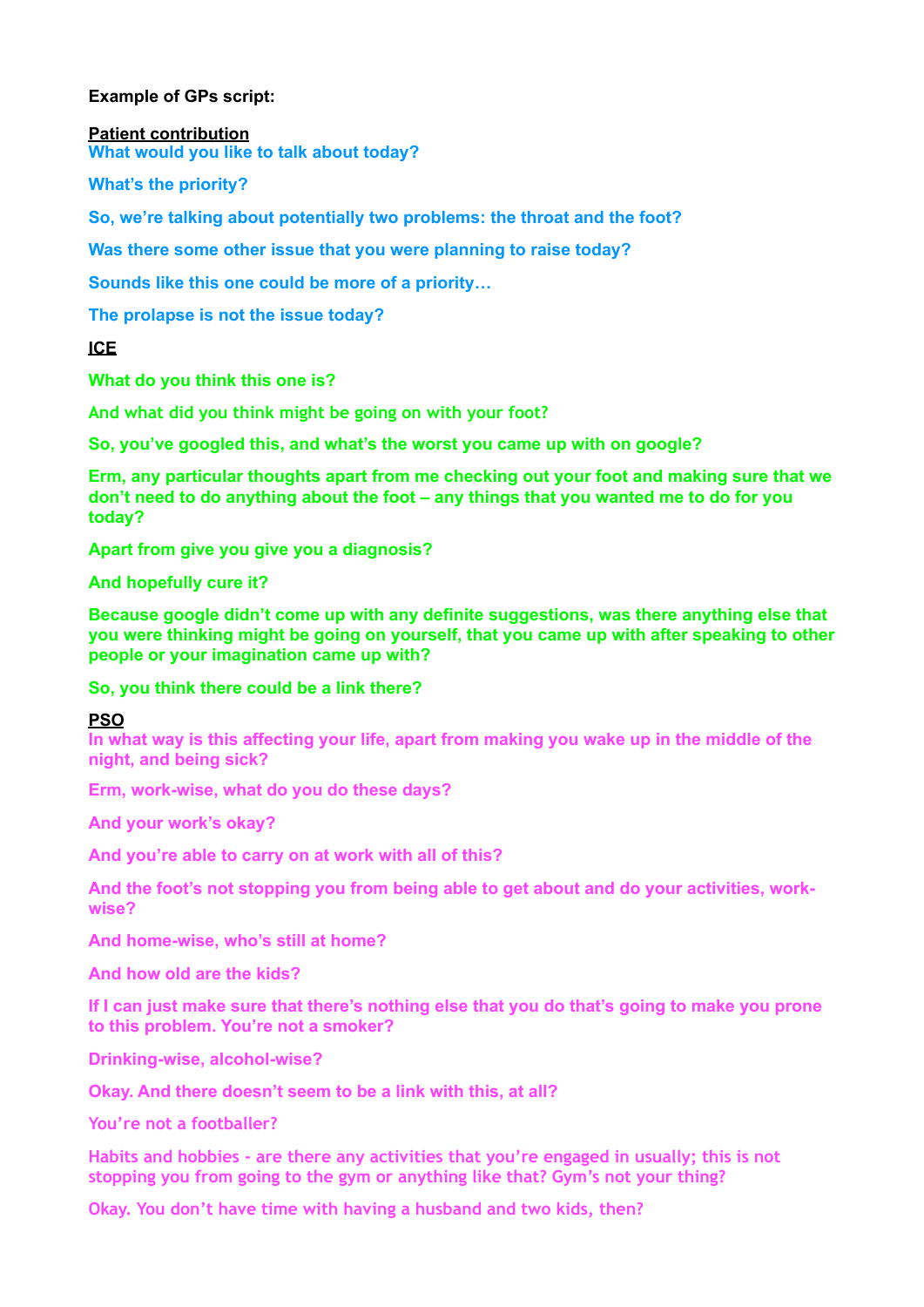## **Red flags Has your weight changed at all?**

# **And when you exert yourself, you're getting no chest pain, and you're not breathless or anything like that?**

## **Focussed history**

**A sensation of something being stuck?** 

**When was your last period?** 

**Okay, so you're not having a period because you're regularly on Cerelle?** 

**And I'm assuming that you're not missing pills and you've got no symptoms of pregnancy?** 

**But you still don't want to conceive?** 

**Have you got symptoms that make you think you're going through the change?** 

**No flushes, no dryness, no vaginal dryness?** 

**No skin changes, no weight changes?** 

**You're quite happy to carry on taking the Cerelle for at least another year until we think about what do we do next.** 

**Okay, and your waterworks are okay?** 

**But you mentioned that Rennies help a bit?** 

**And it tends to happen on a night-time.** 

**And when you do that, does - and you take Rennies, does that help?** 

**It seems to settle it a little bit?** 

**Have you been troubled by heart - with heartburn in the past? That you've been aware of?** 

**So, this has really been a relatively new problem.** 

**And it's been going on for a few….**

**And you're up to date with keeping your thyroid blood test done, aren't you?** 

**Alright, with the mechanism of the injury – was it an injury like that or was it…** 

**Straight into the door, okay, and that's where you got the bruising from?** 

## **Focussed examination**

Let's have a look at that foot and it would be helpful for me to check your weight as well, if **that's okay.**

**Not painful when I press across those bones?** 

**And I'm just going to press on your metatarsals.** 

**Stable ankle, healthy looking foot in itself.** 

**Just doing that was sore?** 

**So, pressing on the bones itself is not provoking things?** 

**But you do have some have some bruising still in the foot there, don't you.**

**Is it alright if we check your weight, if we stand you on the scales?** 

**Okay, so 115, that's lovely. You're quite tall, aren't you, how tall are you?**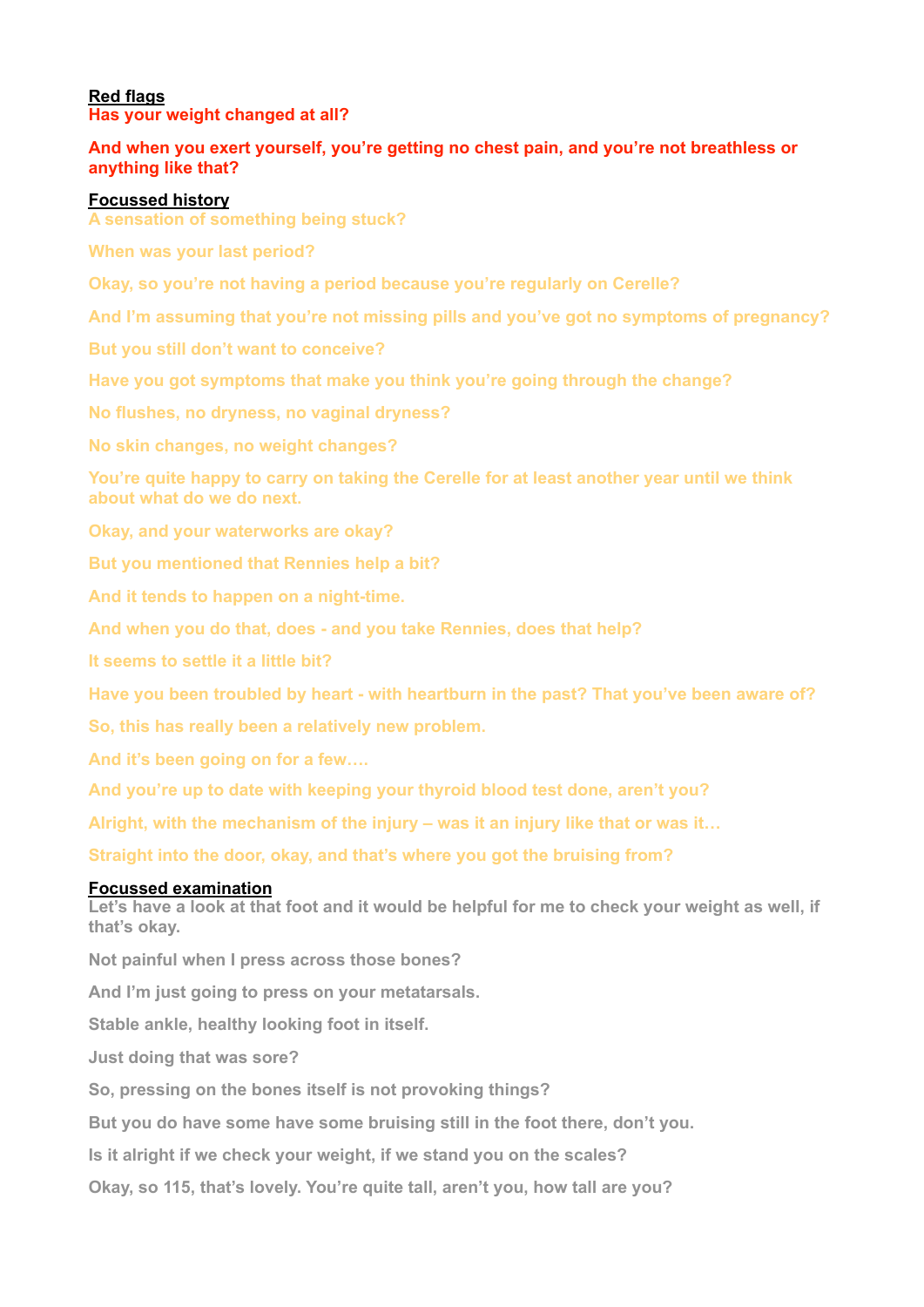**If you just lie on the couch I'll just have a wee feel of your tummy if that's okay to make sure that we aren't missing anything. Come and sit down again and I'll have a quick look at your throat. No nasal symptoms, no nasal blockage?** 

**Open your mouth, breathe in. Perfect, okay, good. Throat looks okay, nasal passage is okay, no blockage there, that's good.** 

#### **Identify problem and explain diagnosis**

**I think it's unlikely that you fractured anything but it's taking a while to mend, isn't it, and it is a bit tender there. You've got a choice with the foot, I guess, is that it's not going to change with treatment very much, it's probably just going to carry on getting better slowly.** 

**I think you pretty much made your own diagnosis haven't you, when it comes to your throat? You haven't quite vocalised it, you haven't quite put your finger on it.**

**So, it seems to be related to something coming up from your stomach, doesn't it?** 

**So you're getting an irritation of your throat, at certain times of the day, it's worse on a night.** 

**And, erm, this is caused by regurgitation.** 

**Other people might call it heartburn.** 

**Oftentimes that will stem from this problem. So, you'll find that, at night—at times, you're regurgitating, but it's irritating the throat and leaving that sensation there.** 

**When I feel your throat, there's no lumps or bumps there; when I look at your throat, there's nothing worrying going on there…**

#### **Check understanding**

**Does that all make sense?** 

**Was there anything else that I've not covered adequately, or anything else that you want to check up on beyond that?**

#### **Develops management plan / shares management plan**

**So, if we can get you a bit more active that would help.**

…**but I think that probably, we will get a vast improvement with very simple treatment for you. You've already found that Rennies work quite well.** 

**There is a treatment that could work even better, quite quickly, but it's a tablet that you'd have to take by mouth, that suppresses acid production.** 

**But the problem is that it doesn't get rid of food going up the way, it doesn't stop the regurgitation, it just stops the acid going up.** 

**So you might prefer, instead of using that, to actually prop up your bed.** 

**So, if you prop your bed up so that it's on a couple of bricks.** 

**At the headboard end, so that your bed is raised by fifteen centimetres.** 

**You're going to have to negotiate this with your husband as well. But usually it's really well tolerated by both sleeping partners.** 

**Okay, okay, well that's not a bother in that case. So, propping up your bed would be a very simple measure of doing it.**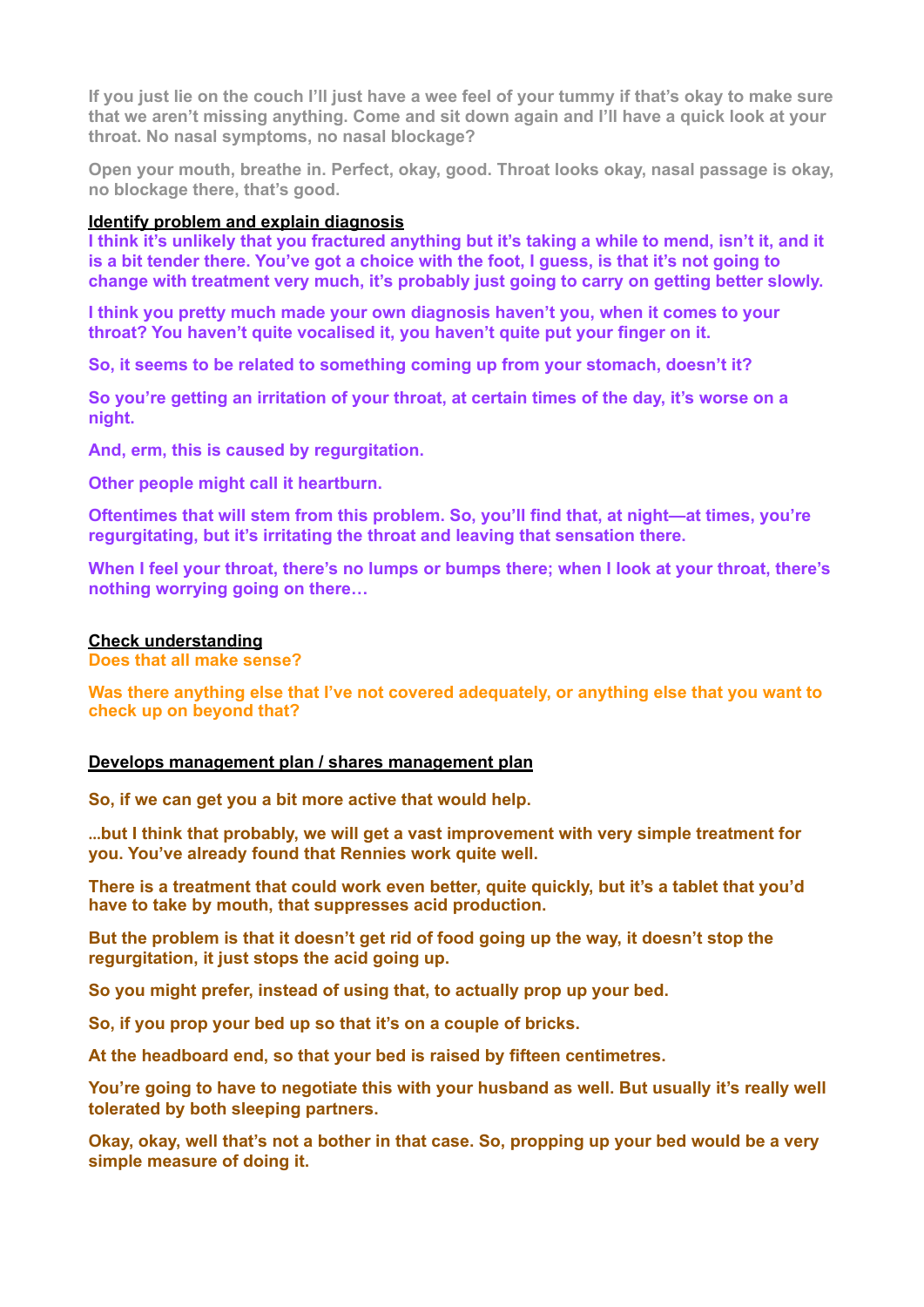**You might temporarily also want to take these acid tablets as well, because that can actually quite quickly make you feel better.** 

**But, the trouble with these tablets in the long term is that they do have some small risks.** 

**They slightly increase the risk of you getting a nasty type of diarrhoea, they slightly increase the risk of you having thinner bones, and they can make you prone to some infections.** 

**But, to be fair, they're pretty safe, and they're very widely used.** 

**But they can cause some side effects, so if you do it the kind of organic way, if you like, that might be even better.** 

**It's worthwhile talking a little bit about your weight, because your weight's likely to be linked with this, too, and you're going to be more prone to this because of your weight. So, if you wanted help with your weight, that perhaps could be something that we could focus on next time.** 

**And the other thing that you can think about doing, as well as the program and the support from our nursing team, is maybe going online, on our website and listening to me talk to somebody about the options that might work for weight.** 

**And we can maybe talk about that another time, if you wanted to. So, heartburn. So, there's some weight loss options for you there.** 

**This is the organic way to deal with heartburn.** 

**Without necessarily taking any medication – but you'll find that things like Rennies and antacids like Gaviscon or Peptac can be really helpful to control those symptoms when they happen but propping your bed might be an even better way. If you've got any weaknesses like - you're not a smoker, so that's good news, but chocolates and mints can open up your gullet and make you more prone to this problem, too.** 

**Having big meals towards bed-time is not a good idea, too, because that tends to slosh up the way, so that might be worthwhile thinking about, as well.** 

**What do you think; what should we do?** 

**So, prop your bed up, take these tablets until the symptoms are much improved, and then when you've had no symptoms for a week or two, then just take them as and when you need to. Take the antacids when you need to as well…** 

**There's a choice between lansoprazole, which can sometimes make looser, and omeprazole.**

### **Safety net and follow up**

**No, okay, so there's nothing pointing in that direction (menopause). So, we're not thinking that's relevant, but we can maybe come back to that if that's a concern to you.** 

**But we could do an x-ray if it's not improving within the next fortnight. Just give me a call and let me know if you want to x-ray the foot.** 

**So, if we can get you a bit more active that would help.**

… **if we're right about this, that your symptoms will vastly improve within the course of a couple of weeks.** 

**…and if we're not right about this, then we probably ought to be seeing you again within two to four weeks.**